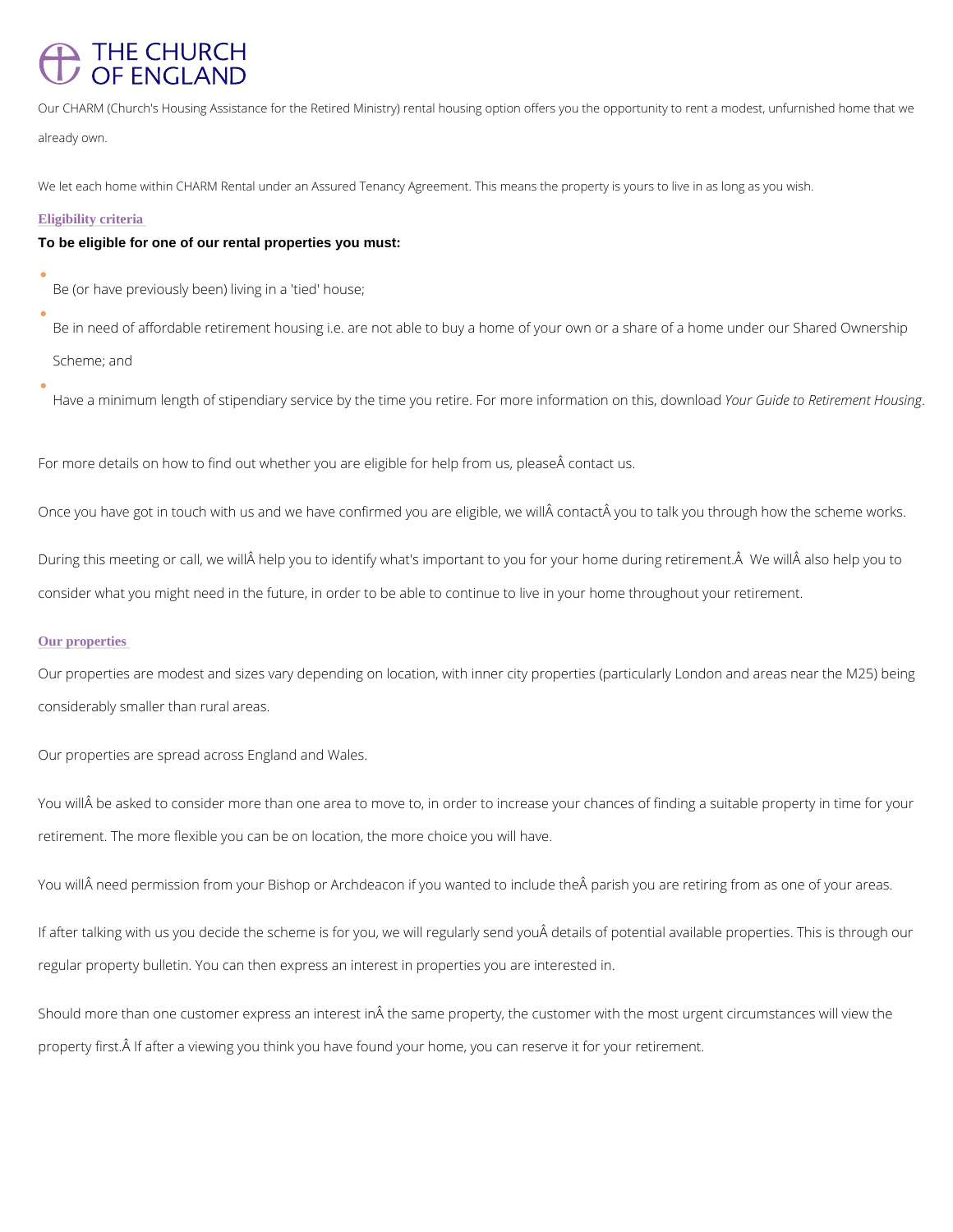If you are within 18 months of retiring, aw rey how in the locthy beefofer meyes need wahill callo luse believe suits your is in addition to you receiving our regular property bulletin.

### Getting the property ready

We bring customers' chosen homes up to a good standard before they move in. Where neede bathrooms. If we need to replace  $\hat{A}$  the kitchen and/or bathroom in your property, you will  $\hat{A}$  be properties are let unfurnished.

At the application stage, we will eaullsto, consider and y disability needs you may have. This will he member of your household, require specific aids and adaptations, this can be incorporated in into the property.

You will A pay a monthly rent for your home. Rents are based on the value of the property and than market rents. A Rents are reviewed annually. A You will A need to pay for moving costs, f on-going utility and Council Tax bills.

As the landlord, we undertake much of the maintenance and deal with many of the repairs red you to take responsibility for some tasks e.g. gardening, internal decoration.

Full details of the responsibilities of eachT parathyt  $\hat{a}$  of  $\hat{e}$  s.rbo $\hat{a}$  and  $\hat{b}$  and  $\hat{b}$  at the start of the handbook at the handbook at the start of the handbook at the start of the start of the sta your tenancy.

#### Rent and other expenses

#### Repairs and maintenance

# Documents

[Your guide to retireme](/media/25648)nt housing

- [Initial informat](/media/25893)ion form
- [CEPB Housing privac](/media/10666)y statement

Should you have any queries or concerns, please do not hesitate to contact us by telephone

Friday) or use the contact form below:

Curre Sttart

- Preview
- Complete